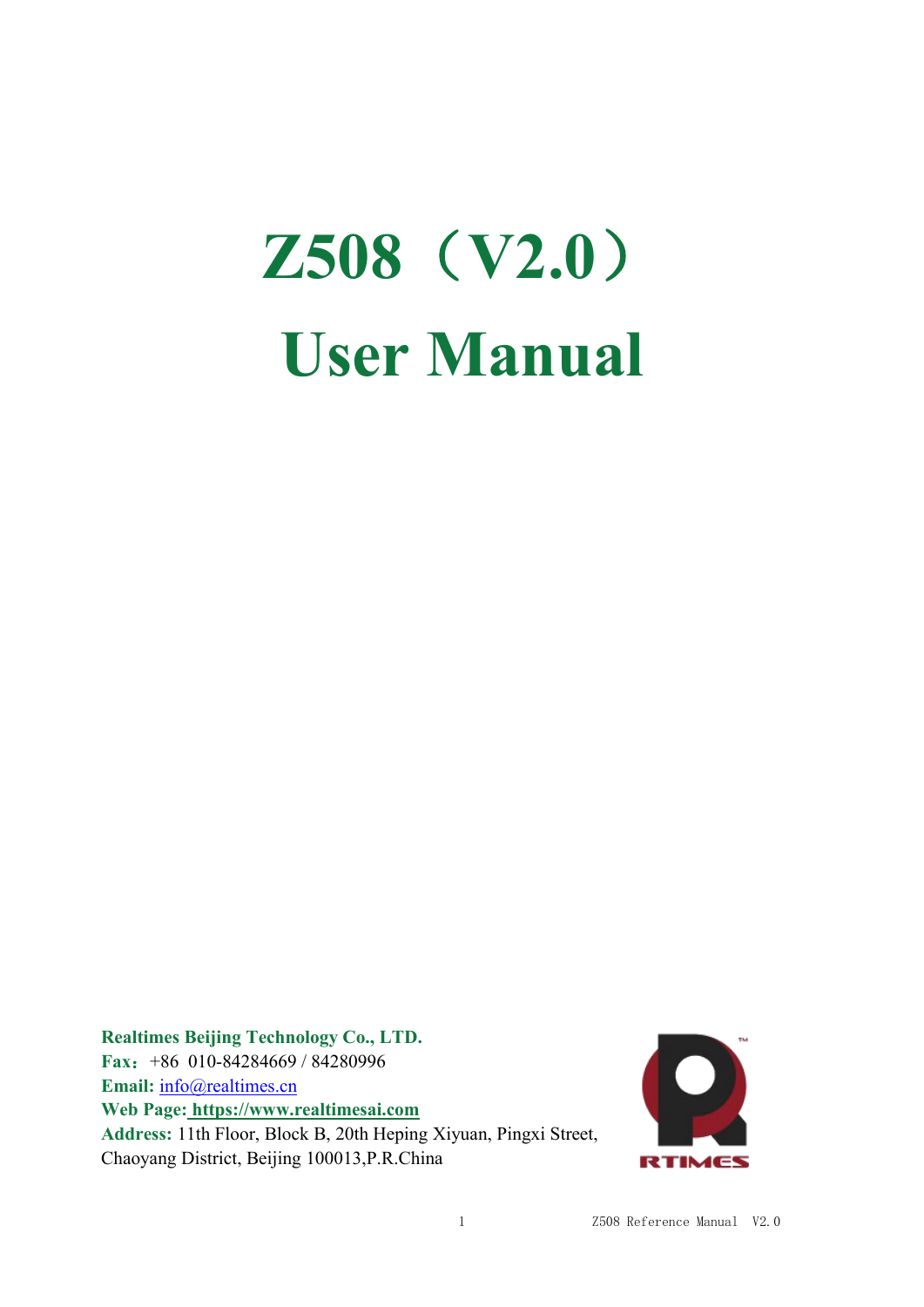# **Revision History**

| <b>Revision</b> | Date       | <b>Reason for change</b> | <b>Applicable</b><br>hardware version | <b>Modified by</b> |
|-----------------|------------|--------------------------|---------------------------------------|--------------------|
| V1.0            | 2021-01-25 | Initial release          | V1.0                                  | 144                |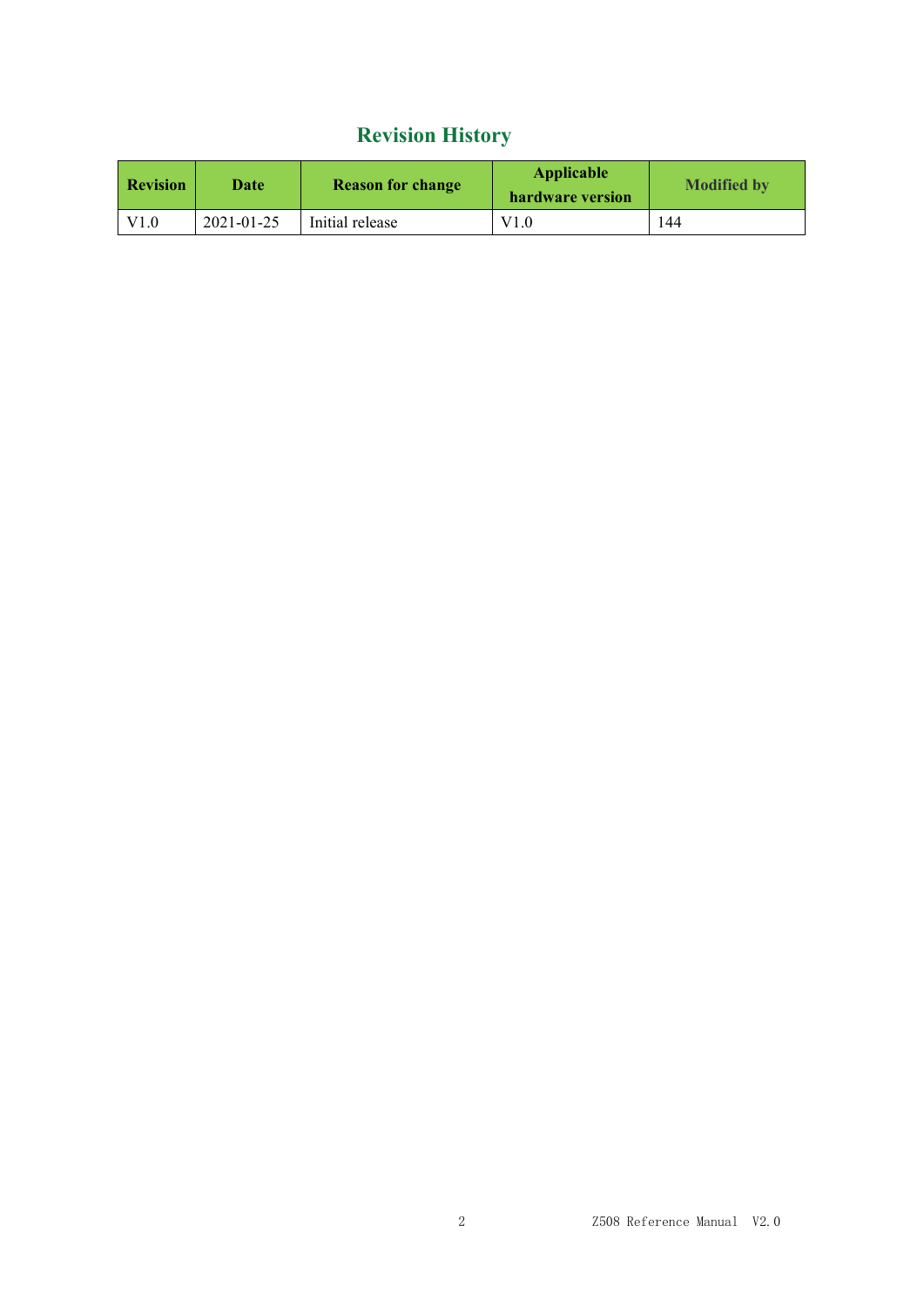



Electronic components and circuits are very sensitive to electrostatic discharge. Although our company designs anti-static protection for the main interfaces on the card when designing circuit board products, it is difficult to achieve anti-static safety protection for all components and circuits. Therefore, it is recommended to observe anti-static safety precautions when handling any circuit board component (including Z508). Anti-static safety protection measures include, but are not limited to the following:

- a) The smart box should be placed in an anti-static bag during transportation and storage, and then the board should not be taken out during installation and deployment.
- b) Before touching the smart box, discharge the static electricity stored in the body: wear a discharge grounding wrist strap.
- c) Operate the smart box only within the safe area of the electrostatic discharge point.
- d) Avoid moving smart boxes in carpeted areas.

# **Precautions and after-sales maintenance**

#### matters needing attention

Before using the product, please read this manual carefully and keep it for future reference;

- ⚫ Please pay attention to and follow all warning and guidance information marked on the product;
- ⚫ Please use matching power adapter to ensure the stability of voltage and current;
- ⚫ Please use this product in a cool, dry and clean place;
- ⚫ Do not use this product in cold and hot alternate environment to avoid condensation damage components;
- ⚫ Do not splash any liquid on the product. Do not use organic solventor corrosive liquid to clean the product;
- ⚫ Do not use the product in dusty and messy environment. If it is not used for a long time, please pack the product;
- ⚫ Do not use in the environment with excessive vibration, any dropping or knocking may damage the circuit and components;
- ⚫ Do not plug and unplug the core board and peripheral modules when power is on;
- $\bullet$  Please do not repair or disassemble the product by yourself. In case of any fault, please contact our company in time for maintenance;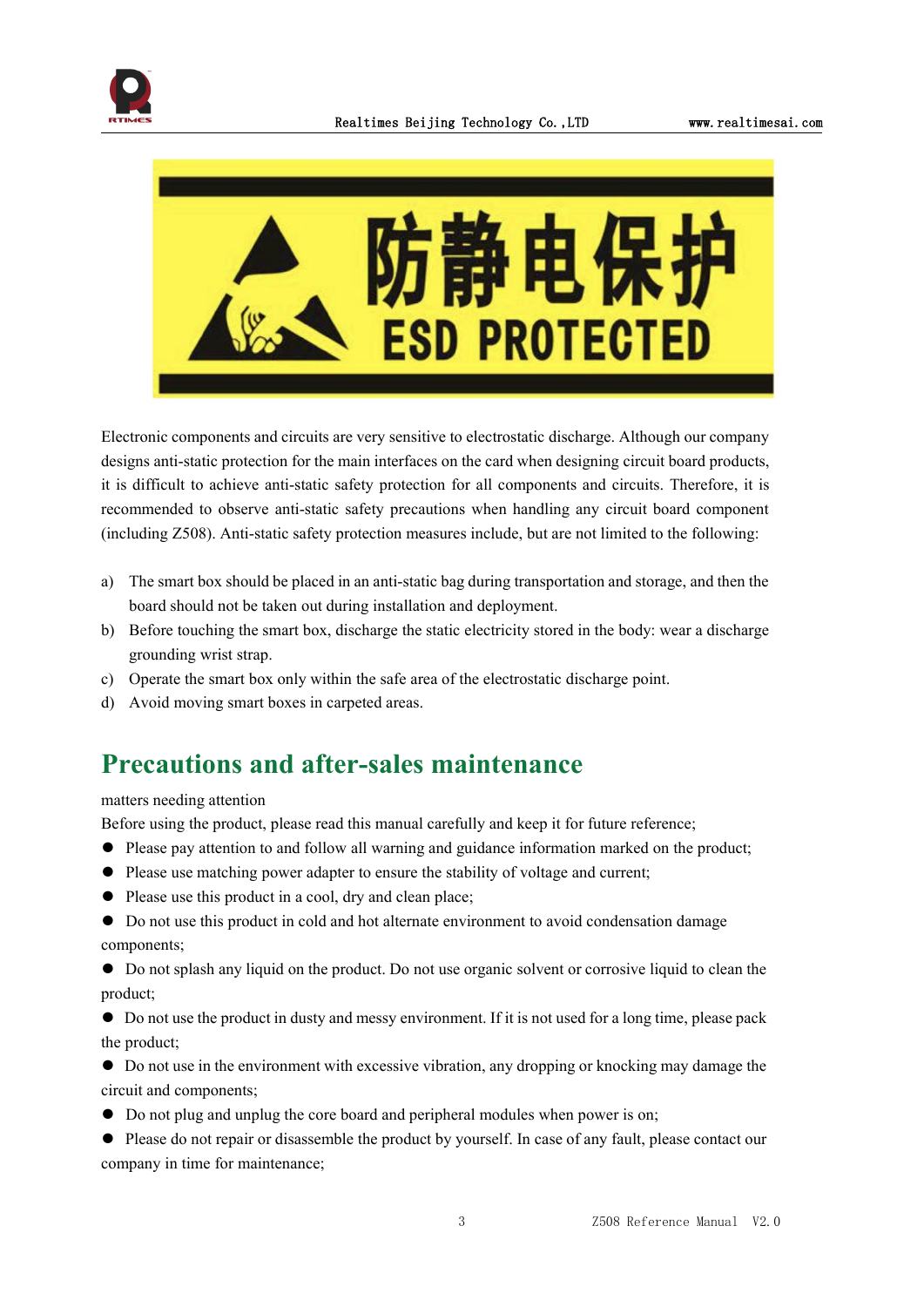

⚫ Do not modify or use unauthorized accessories by yourself, and the damage caused will not be warranted;

After sales maintenance

1) Warranty period

- Base plate, core plate : 3 year (non-human damage)
- ⚫ Other peripherals sold by the company:1year(non-human damage)

2) Warranty description

⚫ Within 7 days: the product (base plate, core module) is not damaged by human, our company will replace / repair it free of charge, and bear the return freight; (because the core module needs NVIDIA to confirm that it can meet the requirements of repair, it will take a long time, we will coordinate as soon as possible, please forgive for the inconvenience)

● From 7 days to 36 months: the product (base plate, core module) is not damaged by human, our company will repair it free of charge, and bear the return freight; (because the core module needs NVIDIA to confirm that it can meet the requirements of repair, it will take a long time, we will coordinate as soon as possible, please forgive for the inconvenience)

⚫ Artificial damage in more than 3 year or 3 year: the product (carrier plate) shall be tested after it is sent to the customer, and the customer shall be informed of whether it can be repaired and the maintenance cost in detail. After reaching an agreement, the product shall be repaired and returned to the customer, and the company shall bear the return freight;

● Starting time: the core module is subject to the original factory delivery time, and the loading plate is subject to the express delivery receipt date;

3) Contact information

Official website: www.realtimesai.com

Taobao website: https://shop340963258.taobao.com/

Address: 11, block B, Heping Xiyuan, Heping West Street, Chaoyang District, Beijing

Attention: RMA

Tel: 010-84284669

Mailing notice: contact with the company's sales department in advance, arrange technical support personnel to check and eliminate errors caused by misoperation as soon as possible, fill in the product after-sale return to factory maintenance form after verification, and send it to rma@realtimes.cn Mail box, please attach the list of items to facilitate verification, so as to avoid loss and loss in the process of express delivery. The company does not receive any delivery

# **Technical support and development customization**

1. Scope of technical support

1) The company releases the electrical characteristics and use of industrial carrier boards and modules;

2) Physical dimension of hardware, relevant structure diagram and line sequence definition of specific interface;

- 3) Burn in verification of all BSP support packages provided by the company;
- 4) The company released burn environment construction, entry-level use. ;
- 5) Various peripheral module drivers released by the company;
- 6) The company's product fault diagnosis and after-sales maintenance services;
- 2. Scope of technical discussion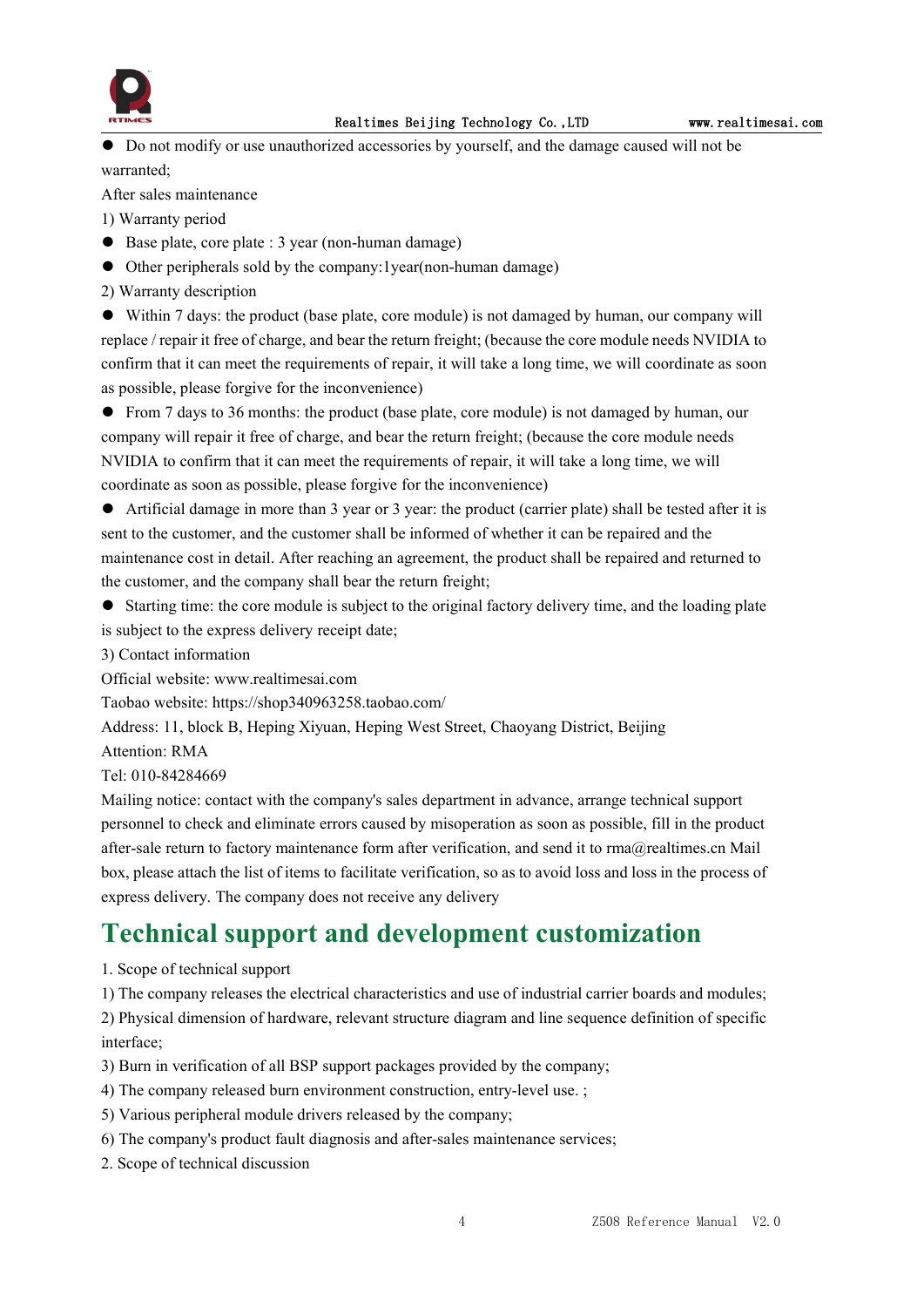

Due to the wide range of embedded system knowledge and various types of involvement, we can not guarantee that all kinds of questions can be answered one by one.The following content is not available for technical support, only suggestions can be provided.

- 1) Knowledge beyond the course published by our company;
- 2) Specific software program design;
- 3) Technical support for industrial carrier not issued by the company;
- 4) All kinds of driving support for industrial carrier board not issued by the company;
- 5) Hardware principle and drive design of peripheral module not issued by our company;
- 3. Technical support mode
- 1) Official website or email questions (recommended):

https://www.realtimesai.com/cn/download.html techsupport@realtimes.cn

2) Official Taobao through Alibaba Wangwang consultation: https://shop340963258.taobao.com/

- 3) Wechat group consultation (wechat Group No. consults Taobao customer service or sales, and
- Taobao purchase order No. needs to be provided for verification);

4) Technical support email: techsupport@realtimes.cn

- 5) Tel: 010-84284669
- 4. Technical support time

Monday to Friday; 8:30-12:00 am; 1:00-17:30 PM;

The company arranges the rest according to the national legal holidays, during which it may notbe able to provide technical support, please send the problem to the technical support email. We will reply to you as soon as possible on weekdays.

5. Complaints and suggestions

If you are not satisfied with us or have suggestions, you can send an email to yu.qin  $@$  realtimes.cn For feedback, please call 010-84284669 for further improvement.

6. Customized development services

The company provides the embedded operating system driver based on NVIDIA Jetson series and the paid customized development service of hardware carrier board to shorten your product development cycle.

Please email the request to [info@realtimes.cn](mailto:info@realtimes.cn)

## **Data acquisition and subsequent update**

- 1. Access to information
- Download on our website

The company's website contains supporting information of its products, including product user manual, NVIDIA Jetson series module data manual, BSP driver support package for carrier board, supporting peripheral driver files, interface test verification method, FAQ, system burning guide, etc. get into www.realtimesai.com , select "data download" in the navigation bar, find the data you need, and click download.

#### 2. . Subsequent updates

Updates of subsequent documents, BSP, driver files and other official account will be updated in time. We will pay close attention to our developments in order to ensure that your information is up to date. We will push through WeChat public.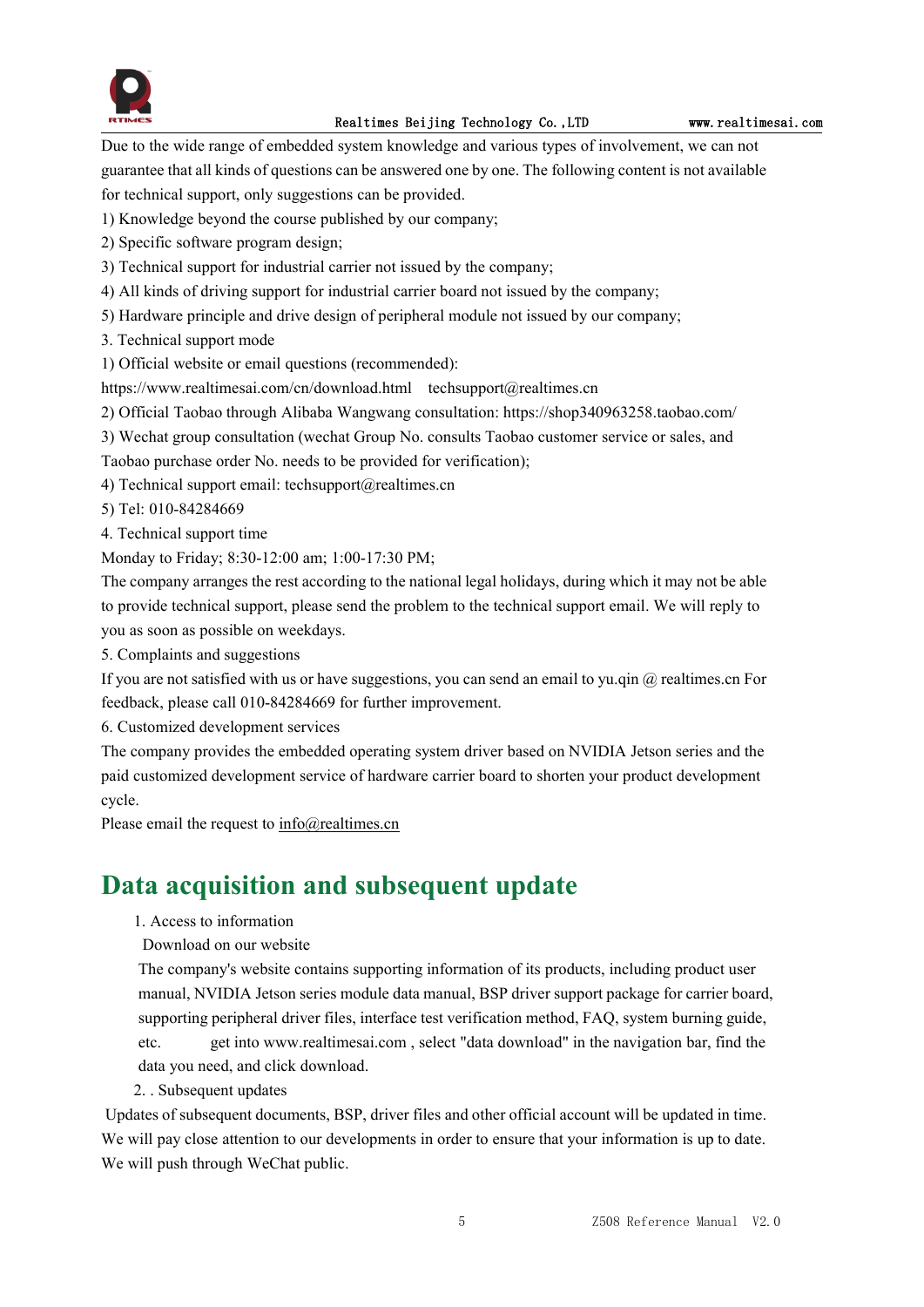

| Table of Contents |  |  |
|-------------------|--|--|
|                   |  |  |
|                   |  |  |
|                   |  |  |
|                   |  |  |
|                   |  |  |
|                   |  |  |
|                   |  |  |
|                   |  |  |
|                   |  |  |
|                   |  |  |
|                   |  |  |
|                   |  |  |
|                   |  |  |
|                   |  |  |
|                   |  |  |
|                   |  |  |
|                   |  |  |
|                   |  |  |
|                   |  |  |
|                   |  |  |
|                   |  |  |
|                   |  |  |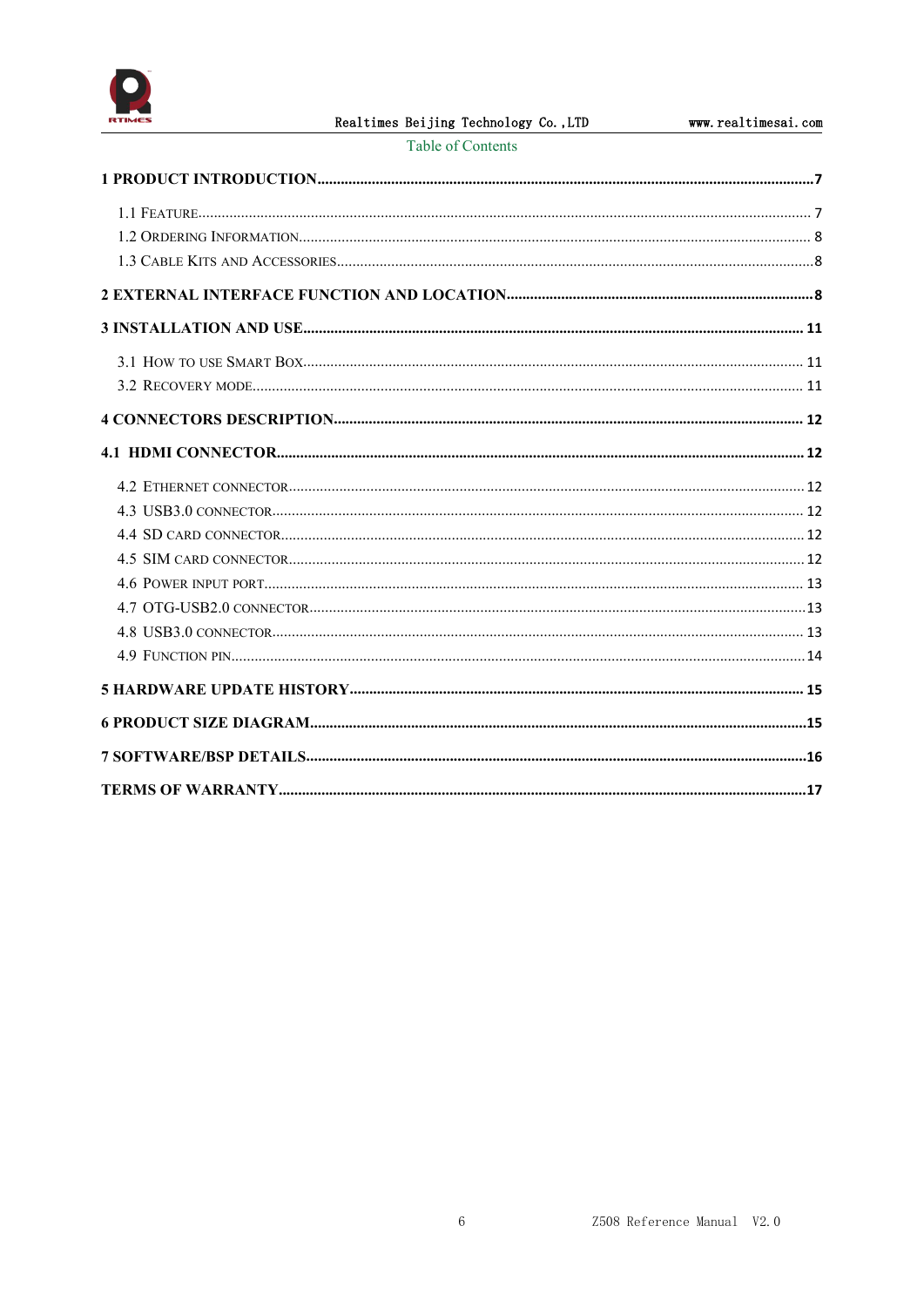

#### <span id="page-6-0"></span>**1 Product introduction**

RTSS - Z508 to one based on NVIDIA Jetson ™ AGX Xavier series ™ module design of your new feiyun box, built-in integration 512 nuclear Volta ™ architecture of GPU AGX Xavier module, Ubuntu 18.04 operating system, with 32 tflops floating point arithmetic AI processing capacity, super strong light aluminum alloy material design, cooling fan type, have excellent heat dissipation capacity, the overall size is small and light, good structure of human body engineering, obligate has easy the wing structure of installation, It has the stable operation capability of 7x24 ultra-long MTBF on site, which can be applied to autonomous machines such as robots, unmanned delivery vehicles, intelligent gate machines and intelligent sales containers, etc. It is an ideal carrier for deploying AI computing power for deep learning at the edge.

#### <span id="page-6-1"></span>**1.1 Feature**

- Compatible with nvidia Jetson ™ AGX Xavier module
	- GPU: CUDA Cores and 64 Tensor Cores for the 521-core Nvidia Volta™ architecture
	- ◆ CPU: ARMv8.2 (octal-core)
	- Operating system: Linux pre-installed
	- ◆ Memory: 32GB LPDDR4
	- ◆ Storage: Built-in 32GB or expandable TF card slot
- $\geq$  2x USB3.1 (TYPE-A and TYPE-C (1A max output current)
- > 2x USB3.0 (TYPE A and TYPE-C (support usb2.0andusb3.0 signal, 1A max output current))
- $\geq 1x$  USB 2.0 Micro Type-B, Used as slave interface, connect Xavier debugging port or a common

#### serial port

- $\geq$  2x Gigabit Ethernet
- $\geq 1x$  Micro SD card slot
- $\geq$  1x Micro SIM card slot
- $\geq$  2x HDMI TYPE A interface
- $\geq$  1x Mini-PCIE interface
- $\geq 1x$  Camera interface
- $\geq$  2x M.2 key M interface
- $\geq 1x M.2$  key E interface
- $\triangleright$  4x GPIO compliance with 3.3V voltage level
- $\geq$  3x 3.3V UART interface
- $\geq$  2xCAN interface
- $\geq 1x$ SPI interface
- $\triangleright$  1x3.3V I2C interface
- $\geq 1xI2S$  interface
- $\sum$  Size:181x121x63mm
- $\triangleright$  Thermal: Active (fan inside)
- Power input:  $9 \sim 20V$
- Temperature: -20℃~+60℃
- $\blacktriangleright$  Weight:1302.9g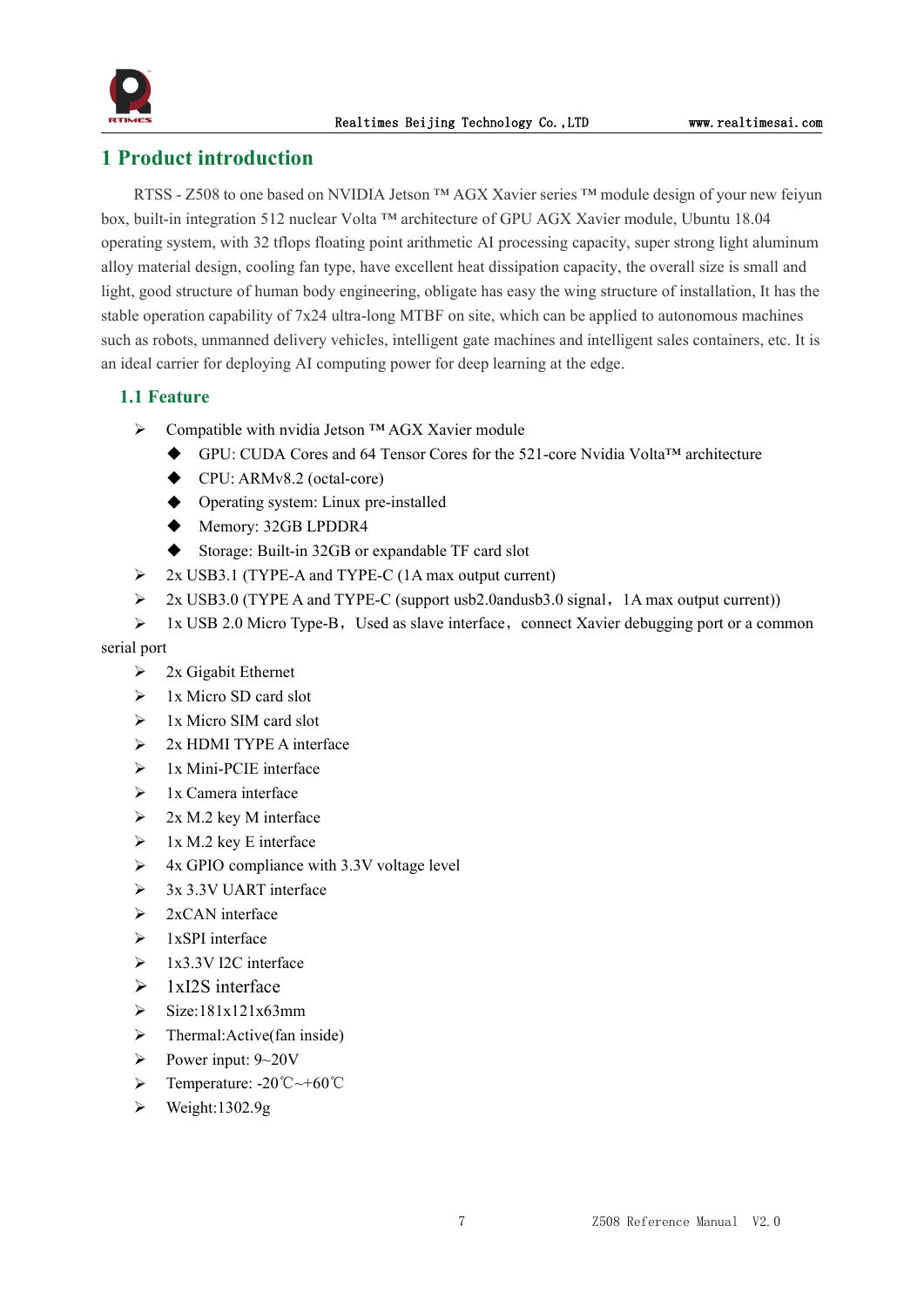#### <span id="page-7-0"></span>**1.2 Ordering Information**

| <b>Model Options</b>  | <b>Functional Description</b>                                     |
|-----------------------|-------------------------------------------------------------------|
| Z508                  | Xavier Cloud intelligence box air-cooled version, built-in Xavier |
|                       | 32GB module, pre-installed Ubuntu 18.04, built-in 32GB            |
|                       | eMMC; 2 x USB 3.0, 2 x HDMI, 2 x GbE, 1X Micro SD, 1X             |
|                       | MinipCle, 2 x USB3.1, 3 x 3.3V UART, 1 x 3.3V SPI, 1 x 3.3V       |
|                       | I2C,1 x 3.3V I2S, 4 x 3.3V GPIO,2 x CAN 2.0, WIFI and             |
|                       | Bluetooth, 2 x m. 2 KEY M interface, 1 x M.2 KEY E interface,     |
|                       | 4G module /mSATA(optional); Power indicator light, power          |
|                       | switch button, -20 -- +65 °C; Including wire package (Type-C)     |
|                       | revolution type-a female); Includes power adapter, provides       |
|                       | RtSO-1001 Linux4Tegra software support package, has passed        |
|                       | THE 3C and CE certification                                       |
| RTS-Xavier-AC/DC      | Power Adaptor for Z508-1/-2, 100-240VAC/12V/6A,72W                |
| RTSV-6911i(optional)  | Mini-PCIe interface video capture card, RTSV-6911i (8-channel     |
| RTSV-6901(optional)   | D1 NTSC/PAL video input), RTSV-6901 (single-channel SDI           |
| RTSV-6941(optional)   | video input), RTSV-6941 (single-channel HDMI Video Input)         |
| RTS-PM.2.M (optional) | mini-PCIe To M.2 interface card                                   |
| RTSV-6902(optional)   | M.2 interface video capture card, RTSV-6902 (dual-channel SDI     |
| RTSV-6904(optional)   | video input), RTSV-6904 (four-channel SDI Video input)            |

#### **Order online:**

<https://shop340963258.taobao.com> <https://mall.jd.com/index-824786.html>

#### <span id="page-7-1"></span>**1.3 Cable Kits and Accessories**

| <b>Component</b> | <b>Number</b> | <b>Functional Description</b>                                |  |
|------------------|---------------|--------------------------------------------------------------|--|
| USB connector    |               | Convert USB TYPE-C interface to USB TYPE-C interface         |  |
| Multi-function   |               | Convert the multi-function needle discharge interface to the |  |
| wiring           |               | cable lead, which includes the following interface cables:   |  |
|                  |               | 4 GPIO, 2 CAN, 1 Debug serial port, 1 serial port, button    |  |
|                  |               | button lead.                                                 |  |

## <span id="page-7-2"></span>**2 External interface function and location**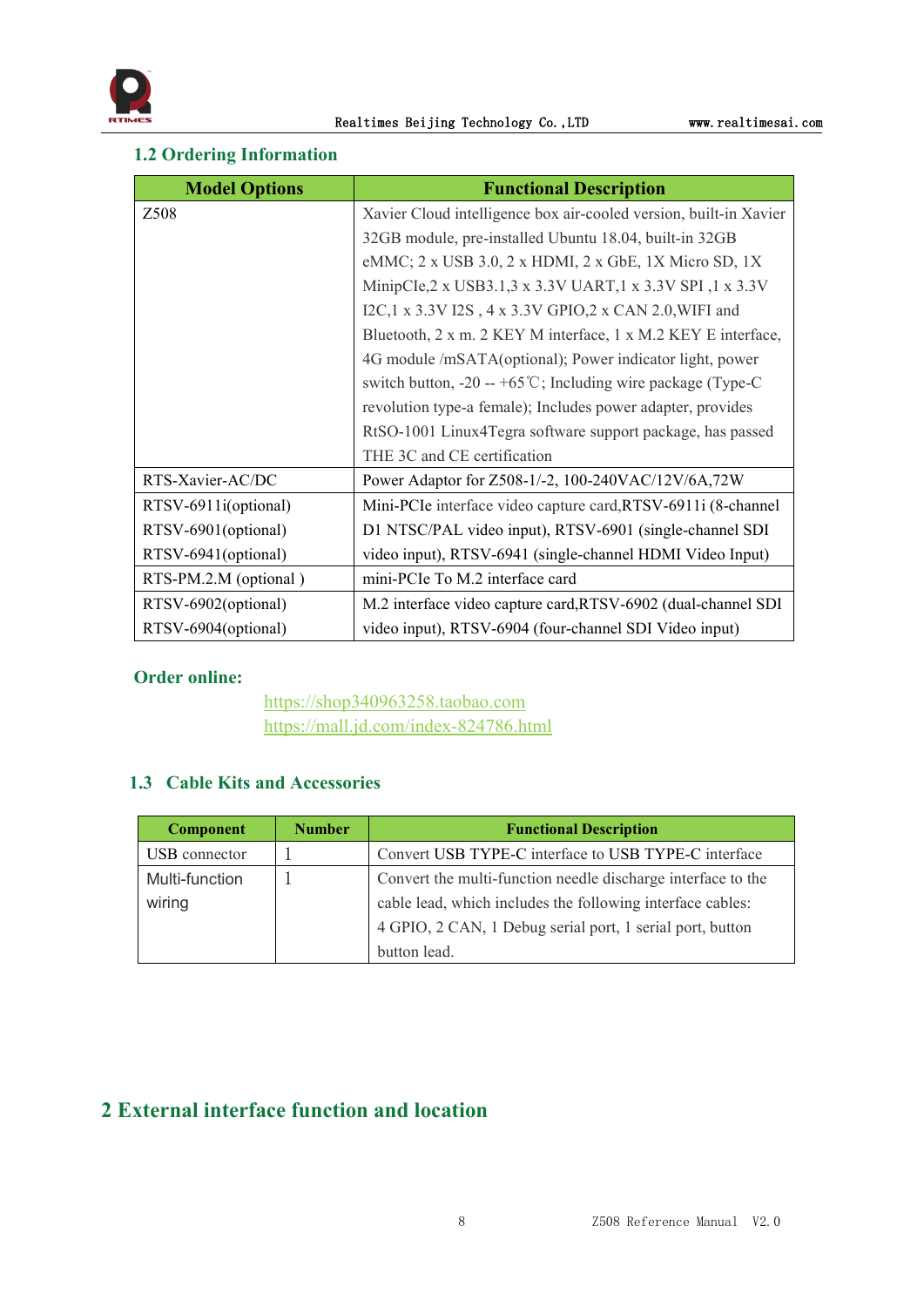



Z508 FRONT



Z508 BACK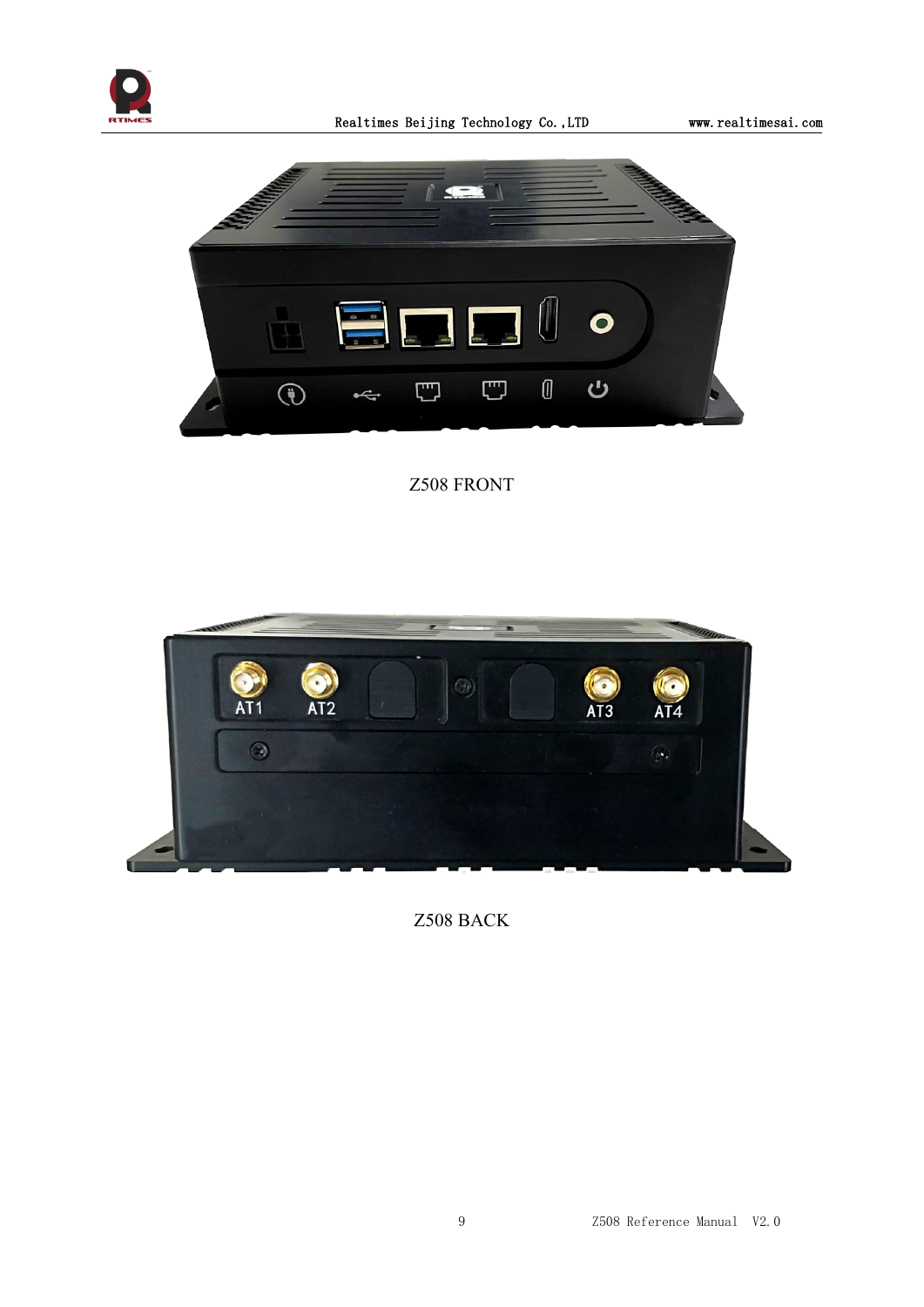



**RTSS - Z508 left side**



**RTSS - Z508 right side**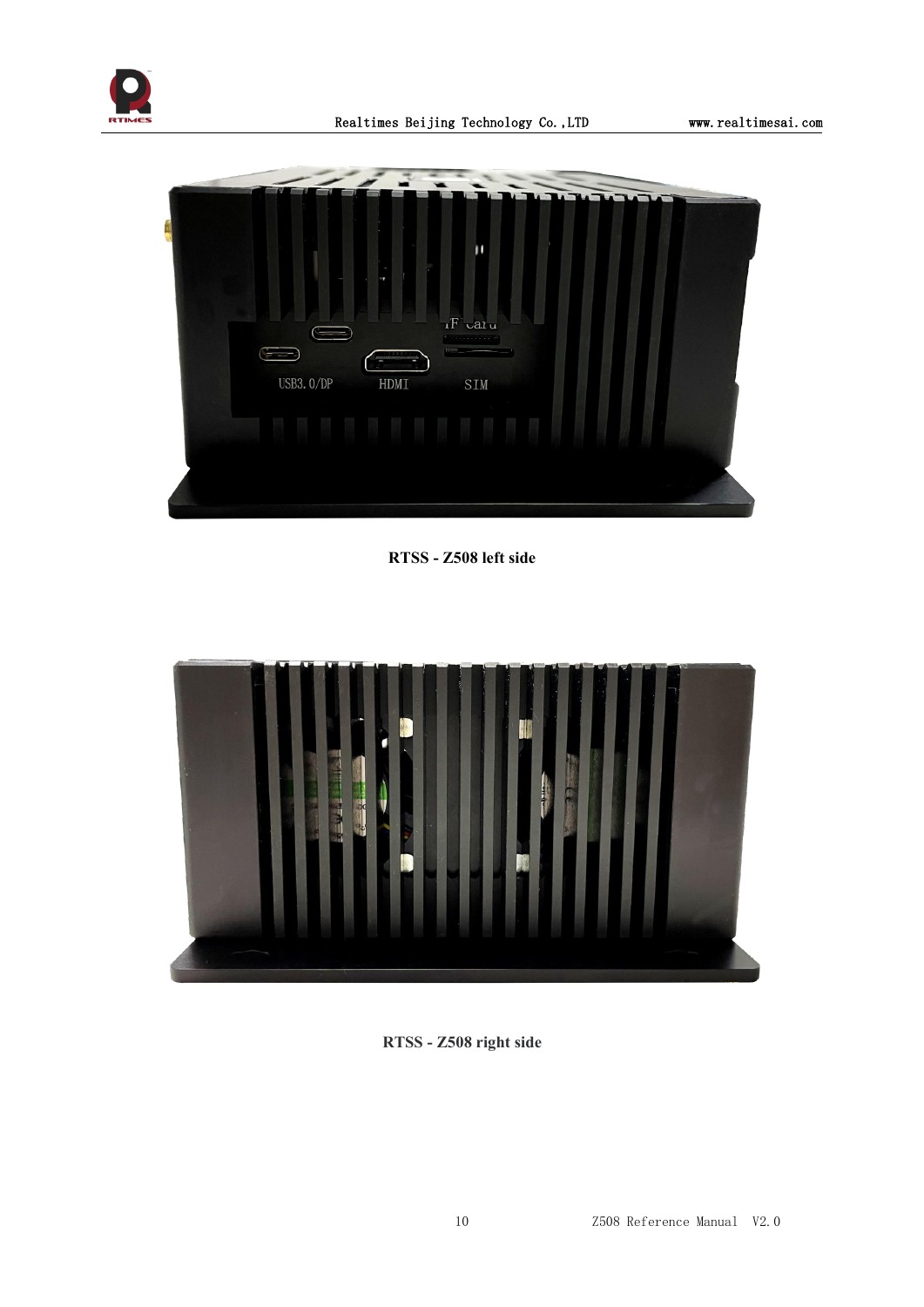

#### <span id="page-10-0"></span>**3 Installation and use**

#### <span id="page-10-1"></span>**3.1 How to use Smart Box**

- a) Ensure that the voltage of all external systems is turned off
- b) Install necessary external cables. (Such as: the display cable connected to the HDMI display, the power input cable to power the system, the USB cable connecting the keyboard and mouse ...)
- c) Connect the power cord to a power source.
- d) Z508 adopts auto power-on design. Turn on the power and the system starts to work.

#### <span id="page-10-2"></span>**3.2 Recovery mode**

Jetson Xavier core module can work in normal mode and Recovery mode, under which file system update, kernel update, Boot Loader update, BCT update and other operations can be carried out.

The steps to enter the Recovery mode are as follows:

- a) Turn off the power supply to the system.
- b) Use a USB cable connection Z508's Type-c USB (P10) port with Jetson develop host USB port.
- C) Short connect 15 and 19 pins of Button connector and supply power to the system. The power supply shall be maintained for more than 3 seconds, and then disconnect 15 and 19 pin short wiring of Button connector.The system enters the Recovery mode, and subsequent operations can be carried out at this point.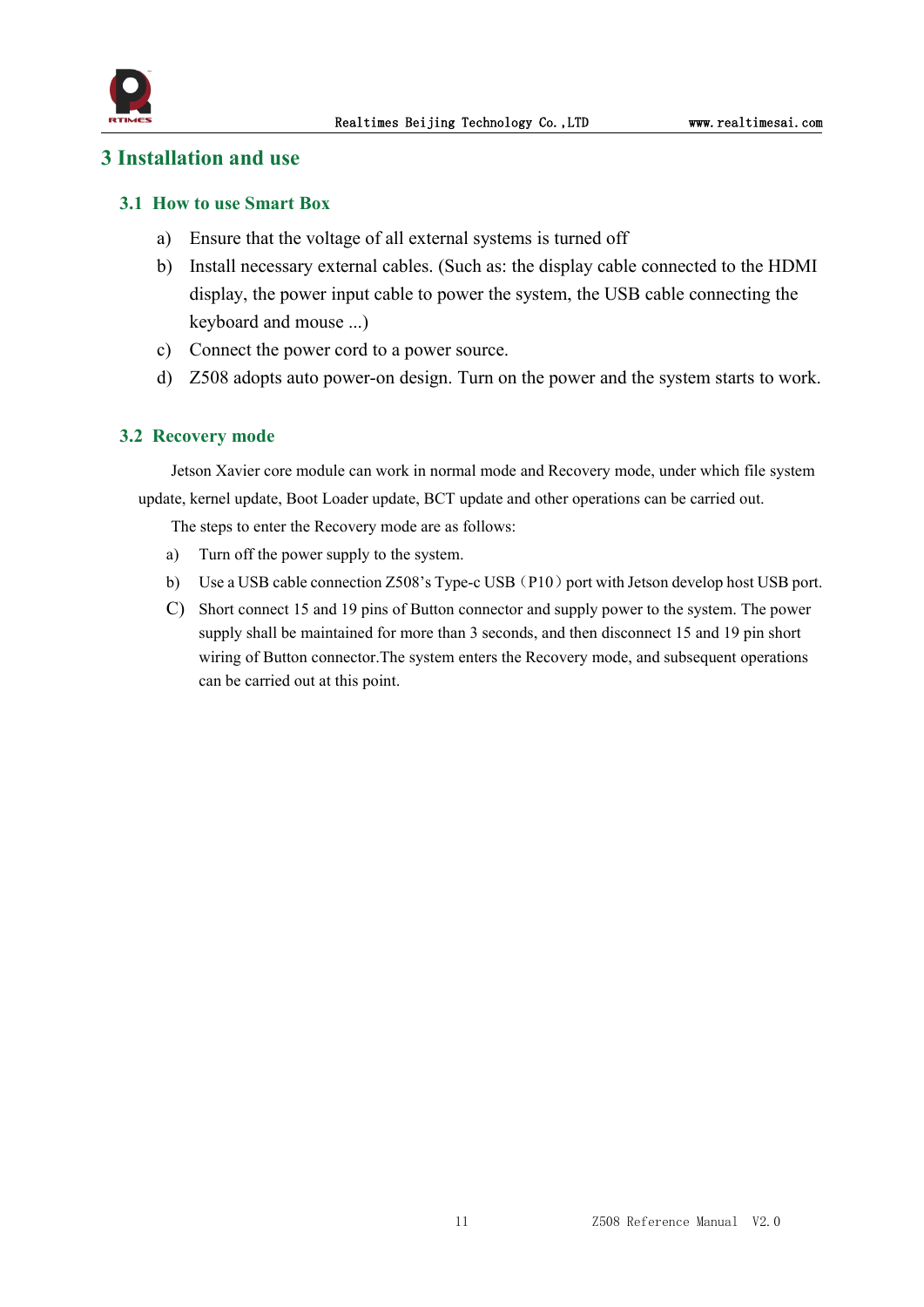

## <span id="page-11-0"></span>**4 Connectors Description**

#### <span id="page-11-1"></span>**4.1 HDMI connector**

| Function    | <b>HDMI</b> output interface |           |
|-------------|------------------------------|-----------|
| marking     | <b>HDMI</b>                  |           |
| <b>Type</b> | HDMI connector               | 0<br>HDMI |

#### <span id="page-11-2"></span>**4.2 Ethernet connector**

| <b>Function</b> | Gigabit Ethernet connector |        |
|-----------------|----------------------------|--------|
| marking         | Ethernet1 Ethernet2        |        |
| <b>Type</b>     | <b>RJ45</b>                | ш<br>m |

#### <span id="page-11-3"></span>**4.3 USB3.0 connector**

| <b>Function</b> | USB3.0 connectors |  |
|-----------------|-------------------|--|
| marking         | <b>USB3.0</b>     |  |
| <b>Type</b>     | UBS3.0 Type-A     |  |

#### <span id="page-11-4"></span>**4.4 SD card connector**

| <b>Function</b> | SD card interface    | $IF$ $catu$<br><b><i><u>Provident Contracts</u></i></b> |  |
|-----------------|----------------------|---------------------------------------------------------|--|
| marking         | TF CARD<br>$\pm 100$ |                                                         |  |
| <b>Type</b>     | Micro SD $(TF)$      | <b>SIM</b>                                              |  |

#### <span id="page-11-5"></span>**4.5 SIM card connector**

| <b>Function</b> | SIM card interface | $IF$ $catu$<br><b>Second House</b> |
|-----------------|--------------------|------------------------------------|
| marking         | TF CARD<br>(below) |                                    |
| <b>Type</b>     | Micro SIM          | SIM                                |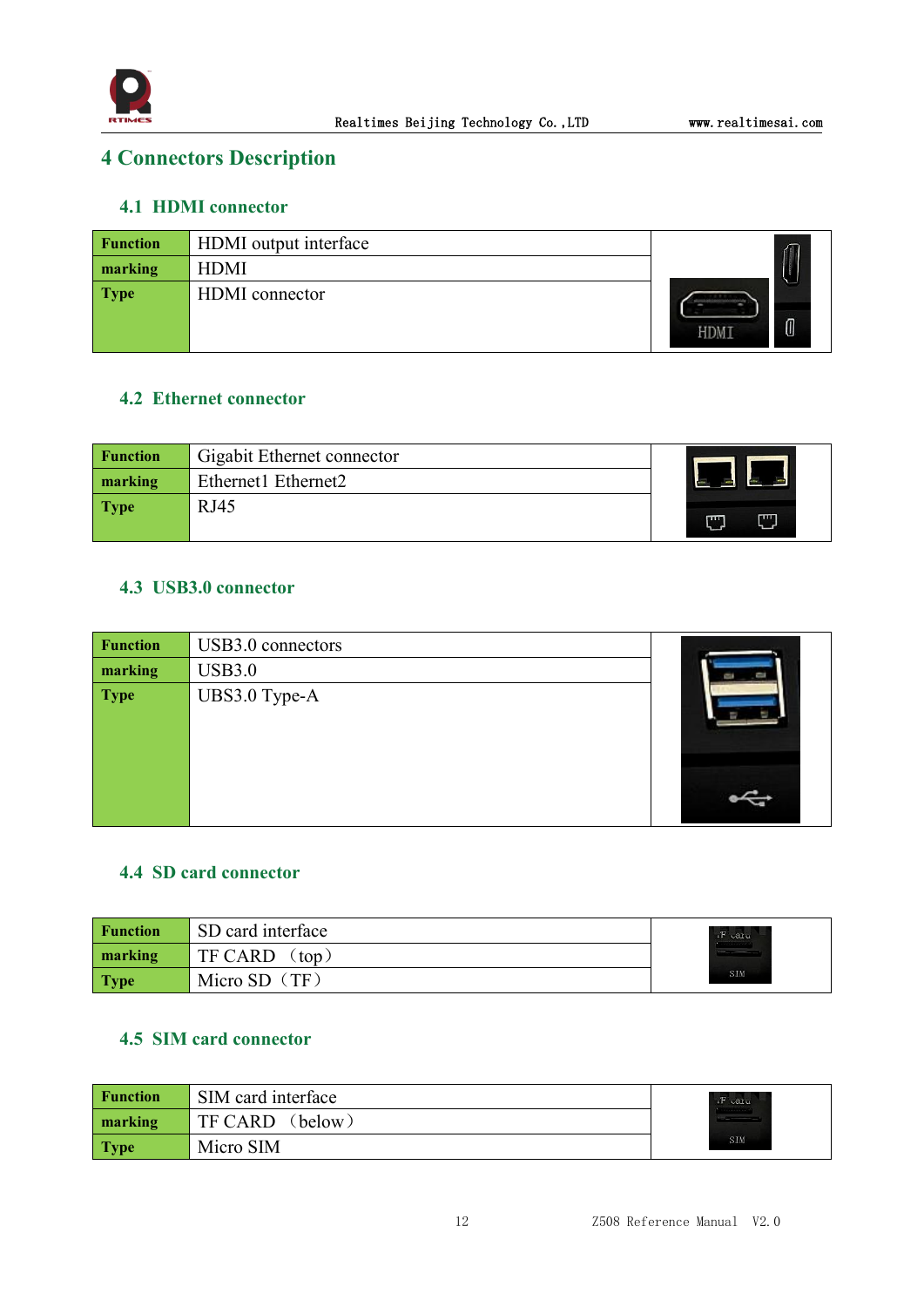

## <span id="page-12-0"></span>**4.6 Power input port**

| <b>Function</b> |                 | Power input port              |     |               |  |
|-----------------|-----------------|-------------------------------|-----|---------------|--|
| marking         | $9\sim20V$      |                               |     |               |  |
| <b>Type</b>     | 4 Pin interface |                               |     |               |  |
| Pin define      |                 |                               |     |               |  |
|                 | Pin             | <b>Signal</b>                 | Pin | <b>Signal</b> |  |
|                 |                 | <b>GND</b>                    | ∍   | <b>GND</b>    |  |
|                 |                 | <b>VCC</b>                    |     | <b>VCC</b>    |  |
|                 |                 |                               |     |               |  |
|                 |                 | Input voltage: $+9$ ~ $+20$ V |     |               |  |

## <span id="page-12-1"></span>**4.7 OTG-USB2.0 connector**

| <b>Functional description</b> | <b>State description</b>         |
|-------------------------------|----------------------------------|
| power light                   | Constant light - equipment power |
|                               | supply                           |
|                               |                                  |
|                               |                                  |
|                               |                                  |

#### <span id="page-12-2"></span>**4.8 USB3.0 connector**

| <b>Function</b>   | USB3.0 connectors                                               |              |
|-------------------|-----------------------------------------------------------------|--------------|
| marking           | USB3.0/DP                                                       |              |
| <b>Type</b>       | $\overline{UB}$ Type-C                                          |              |
| <b>Pin define</b> | The bottom interface can be used for system programming, USB3.1 | USB3. $0/DP$ |
|                   | Type-C.                                                         |              |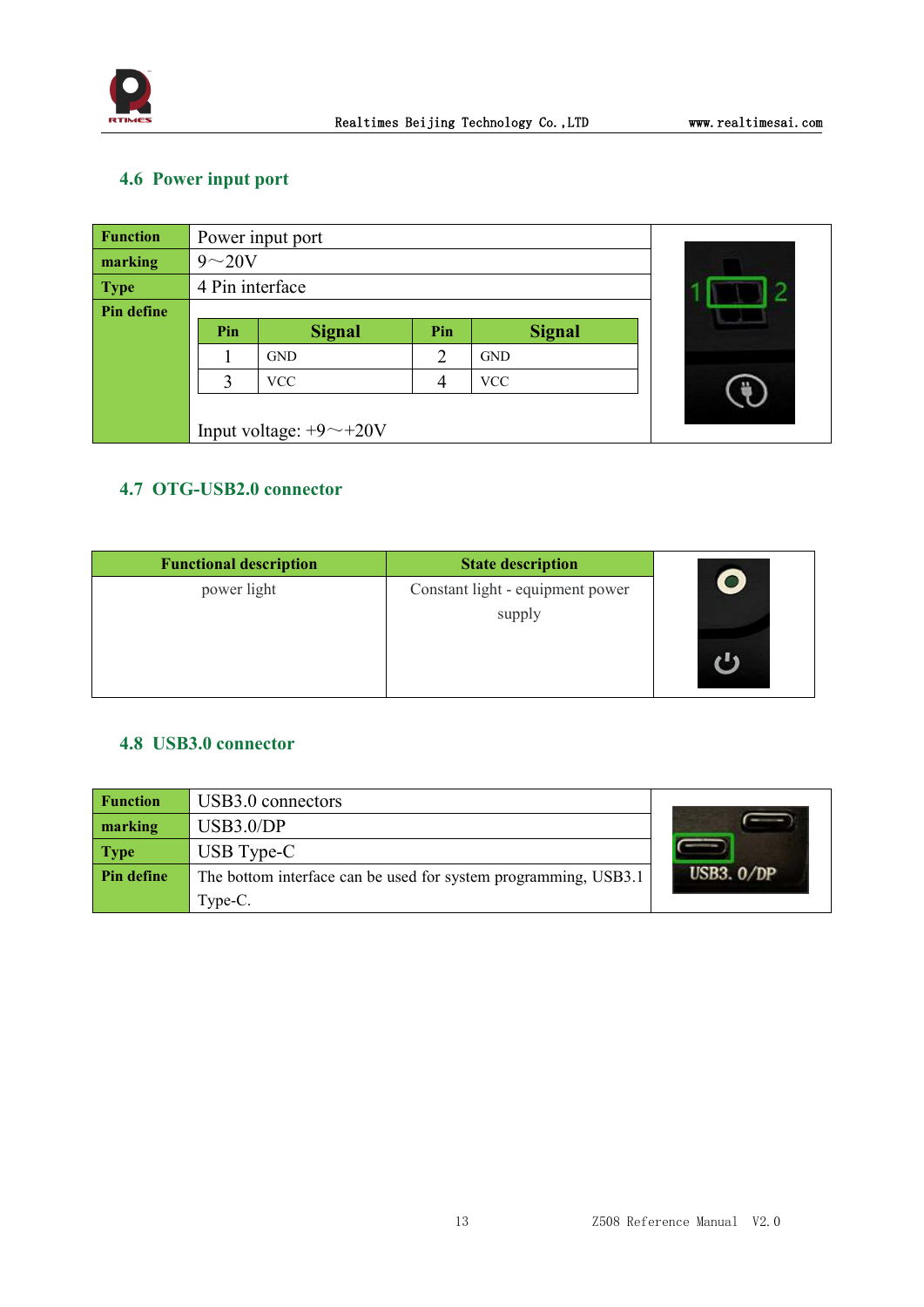

## <span id="page-13-0"></span>**4.9 Function pin**

| <b>Function</b> | Function pin insertion                                      |                                                                       |                |                            |                                                                                          |  |
|-----------------|-------------------------------------------------------------|-----------------------------------------------------------------------|----------------|----------------------------|------------------------------------------------------------------------------------------|--|
| LoGo            | Multi-port                                                  |                                                                       |                |                            |                                                                                          |  |
| <b>Type</b>     | 2.0mm pitch 2x17Pin Dip                                     |                                                                       |                |                            |                                                                                          |  |
| Pin define      | Pin                                                         | Signal                                                                | Pin            | Signal                     |                                                                                          |  |
|                 | 1                                                           | VDD3V3_OUT                                                            | $\overline{2}$ | VDD3V3_OUT                 |                                                                                          |  |
|                 | 3                                                           | UART3_TX_DEBUG_CON                                                    | $\overline{4}$ | UART3_RX_DEBUG_CO<br>N     |                                                                                          |  |
|                 | 5                                                           | UART1_TX_CON                                                          | 6              | UART1_RX_CON               |                                                                                          |  |
|                 | $\overline{7}$                                              | UART2_TX_CON                                                          | 8              | UART2_RX_CON               |                                                                                          |  |
|                 | 9                                                           | SPI2_CLK/UART7_TX<br>CON                                              | 10             | SPI2_MISO/UART7_RX<br>CON  | <b>1 L</b><br>mπ                                                                         |  |
|                 | 11                                                          | SPI2_MOSI/UART7_RT<br>S_CON                                           | 12             | SPI2_CS0/UART7_CTS_C<br>ON | . .<br>Multi<br>ŧτ                                                                       |  |
|                 | 13                                                          | I2C_GP3_CLK_CON                                                       | 14             | I2C_GP3_DAT_CON            | $\mathbf{r}$                                                                             |  |
|                 | 15                                                          | <b>GND</b>                                                            | 16             | <b>GND</b>                 | t t                                                                                      |  |
|                 | 17                                                          | POWER_BTN_CON                                                         | 18             | RESET_BTN_CON              | 1100d<br>$\cdots$<br>$\mathbf{L}$<br>$\mathbf{L}$<br>$\mathbf{L}$<br>1 C<br>$\mathbf{I}$ |  |
|                 | 19                                                          | RECOVERY_BTN_CON                                                      | 20             | RTC_EXT                    |                                                                                          |  |
|                 | 21                                                          | $I2S3_DIN$                                                            | 22             | GPIO04                     |                                                                                          |  |
|                 | 23                                                          | I2S3_DOUT                                                             | 24             | GPIO05                     |                                                                                          |  |
|                 | 25                                                          | $I2S3$ <sub>_FS</sub>                                                 | 26             | GPIO20                     |                                                                                          |  |
|                 | 27                                                          | I2S3_SCLK                                                             | 28             | GPIO21                     |                                                                                          |  |
|                 | 29                                                          | <b>GND</b>                                                            | 30             | <b>GND</b>                 | $\cdots$<br>. .                                                                          |  |
|                 | 31                                                          | CAN1H                                                                 | 32             | CAN1L                      |                                                                                          |  |
|                 | 33                                                          | CAN0H                                                                 | 34             | <b>CAN0L</b>               |                                                                                          |  |
|                 |                                                             | In the right picture, red is pin "1" and green is pin "2".            |                |                            |                                                                                          |  |
|                 |                                                             | The serial port level is 3.3V TTL logic level.                        |                |                            |                                                                                          |  |
|                 |                                                             | CAN has a transceiver.                                                |                |                            |                                                                                          |  |
|                 |                                                             | The mapping file in the /dev directory corresponding to UART1 and     |                |                            |                                                                                          |  |
|                 |                                                             | UART2 is ttyTHS0, ttyTHS1, and UART3 is the debugging port.           |                |                            |                                                                                          |  |
|                 |                                                             | GPIO high level is 3.3V and GPIO is directly derived from Xavier, The |                |                            |                                                                                          |  |
|                 | mapping Numbers of GPIO04, GPIO05, GPIO20 and GPIO21 in the |                                                                       |                |                            |                                                                                          |  |
|                 | system are respectively: 288, 289, 290, 291                 |                                                                       |                |                            |                                                                                          |  |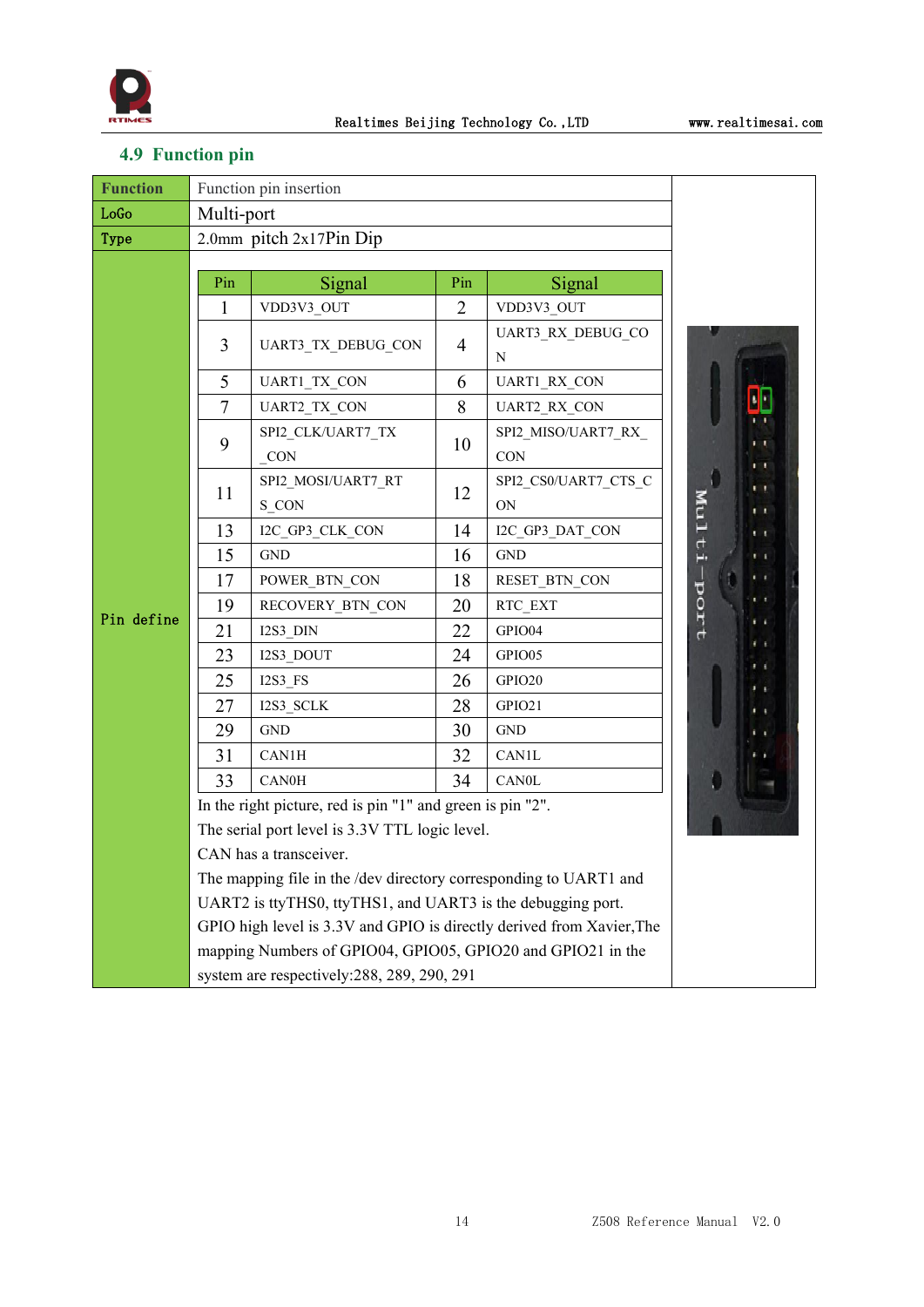

## <span id="page-14-0"></span>**5 Hardware update history**

| <b>Z508 hardware update history</b> |
|-------------------------------------|
|                                     |

| edition | <b>Updata description</b> |
|---------|---------------------------|
| V2.0    | Initial release           |

# <span id="page-14-1"></span>**6 Product size diagram**

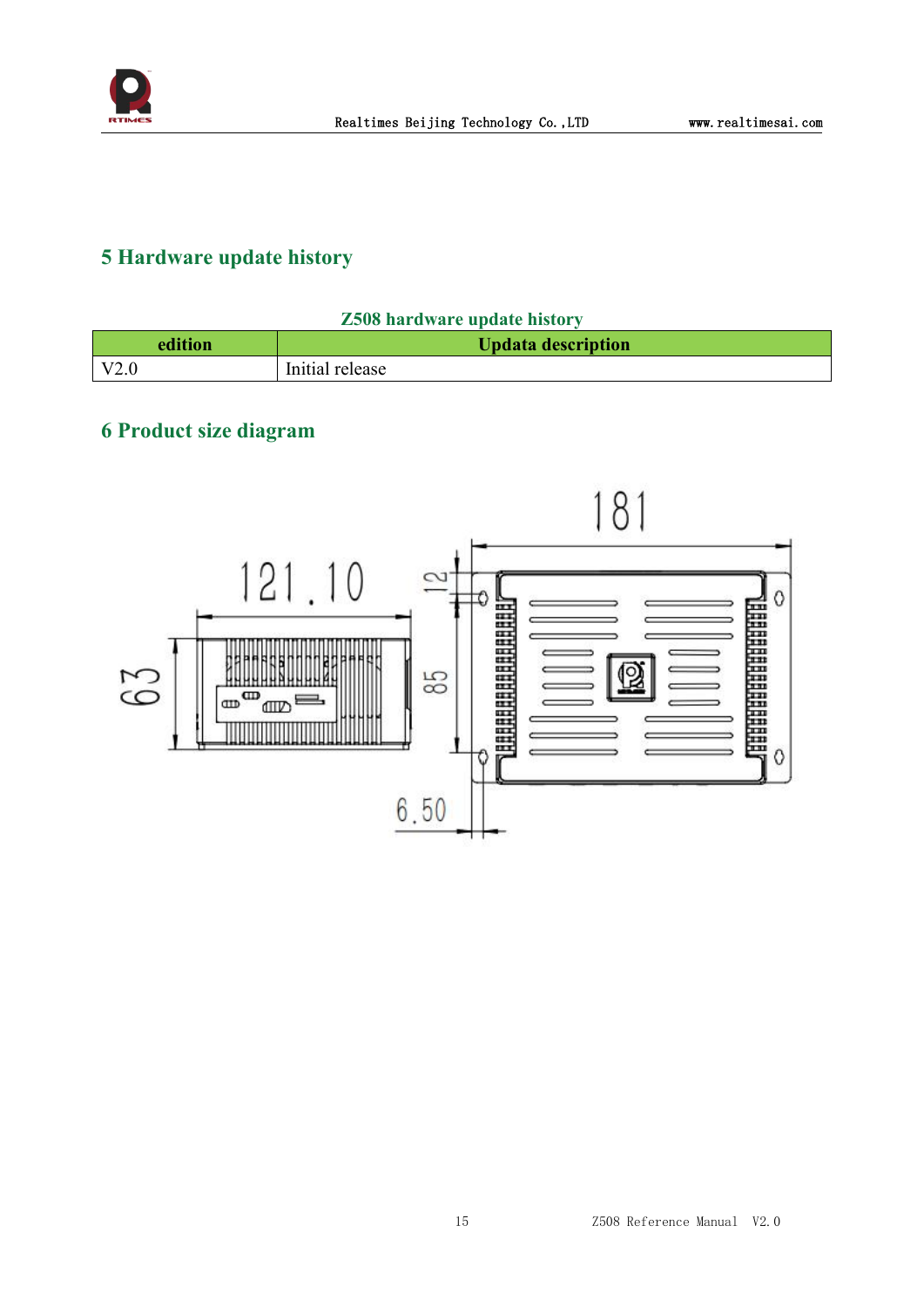

## <span id="page-15-0"></span>**7 Software/BSP Details**

The Z508 board works on systems that burn using the official original NVIDIA Linux For Tegra (L4T) ,HDMI, gigabit Ethernet, USB2.0, serial port, GPIO, SD card, I2C bus, fan interface, can be supported. But Mini-PCIe, USB3.0, M.2,etc,can't work normally.

The full support of Z508 rugged machine interface needs to load supporting driver patches.

NVIDIA LT4 package can be downloaded from the following link <https://developer.nvidia.com/embedded/linux-tegra> Z508 patch support package download **[https://www.realtimesai.com](https://www.realtimesai.com/en/software.html)**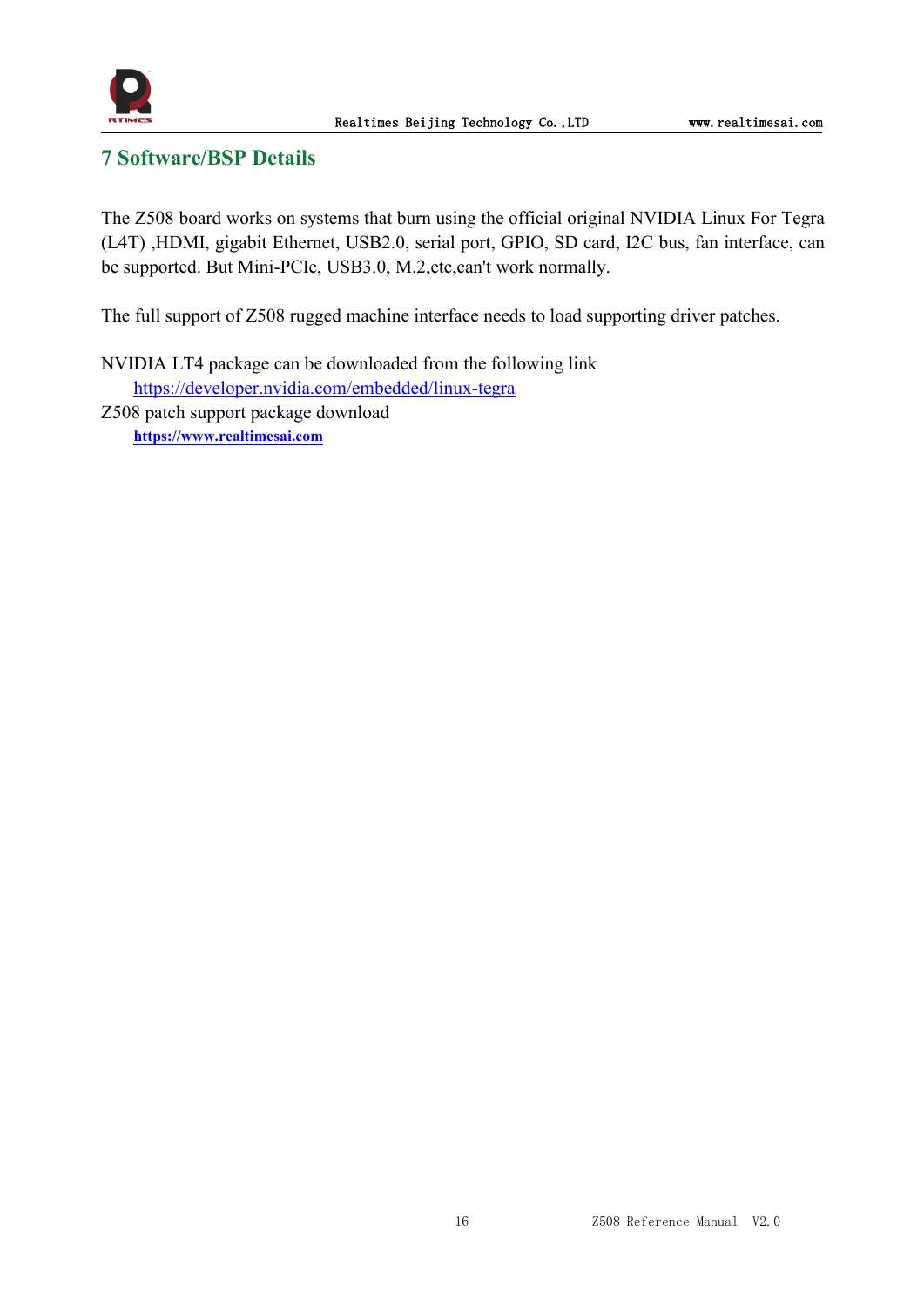

#### <span id="page-16-0"></span>**Terms** of Warranty

#### **Important note**

Each embedded product provided by Realtimes Technology is free from any defects in material and process,fully in line with the specifications officially issued by the original factory.

Realtimes Technology warranty covers the original products,If the parts configured by the dealer are out of order, please consult with the dealer to solve the problem. All the baseplate and core modules provided by Ruitai New Era (Beijing) Technology Co., Ltd. are guaranteed for 3 years, while the other peripherals are guaranteed for 1 year (life-long maintenance service is provided if the warranty period is beyond the warranty period).The warranty period starts from the date of delivery, for the products repaired within the warranty period, the repair parts shall be extended for 12 months.Unless notified by Realtimes Technology, the date of your original invoice shall be the date of shipment.

#### **How do I get warranty services**

If the product does not work properly, Please contact Realtimes Technology or dealer for warranty service, please show invoice when product warranty(this is the proof for you getting warranty service).

#### **Warranty solution**

When you ask for warranty service, please follow Realtimes Technology warranty process, You will need to receive your first diagnosis from a technicial engineer by phone or by email,at that time,we need you to cooperate with us to fill in all the questions on the RMA form provided by us. Once we accurately determine the cause of the fault and the location of the damage ,we will provide the charge list for the out of warranty products,which needs your confirmation.Realtimes Technology keep the right to repair or replace the products. If the product is replaced or repaired, the replaced faulty product or the repaired and replaced faulty parts will be returned to Realtimes Technology.

For products under warranty,the customer shall bear the freight when the product is returned to the manufacturer,Realtimes Technology will bear the ship cost of the products after maintenance.

#### **The following conditions are not covered by the warranty terms**

- a) Improper installation, improper use, misuse and abuse of products(Overloading, for example).
- b) Improper maintenance and storage (Such as fire, explosion, etc) or natural disasters (such as lightning stroke,earthquake,typhoon,etc)
- c) Personal unauthorized changing the product(such as changing circuit characteristics, mechanical characteristics, software characteristics,Conformal coating).